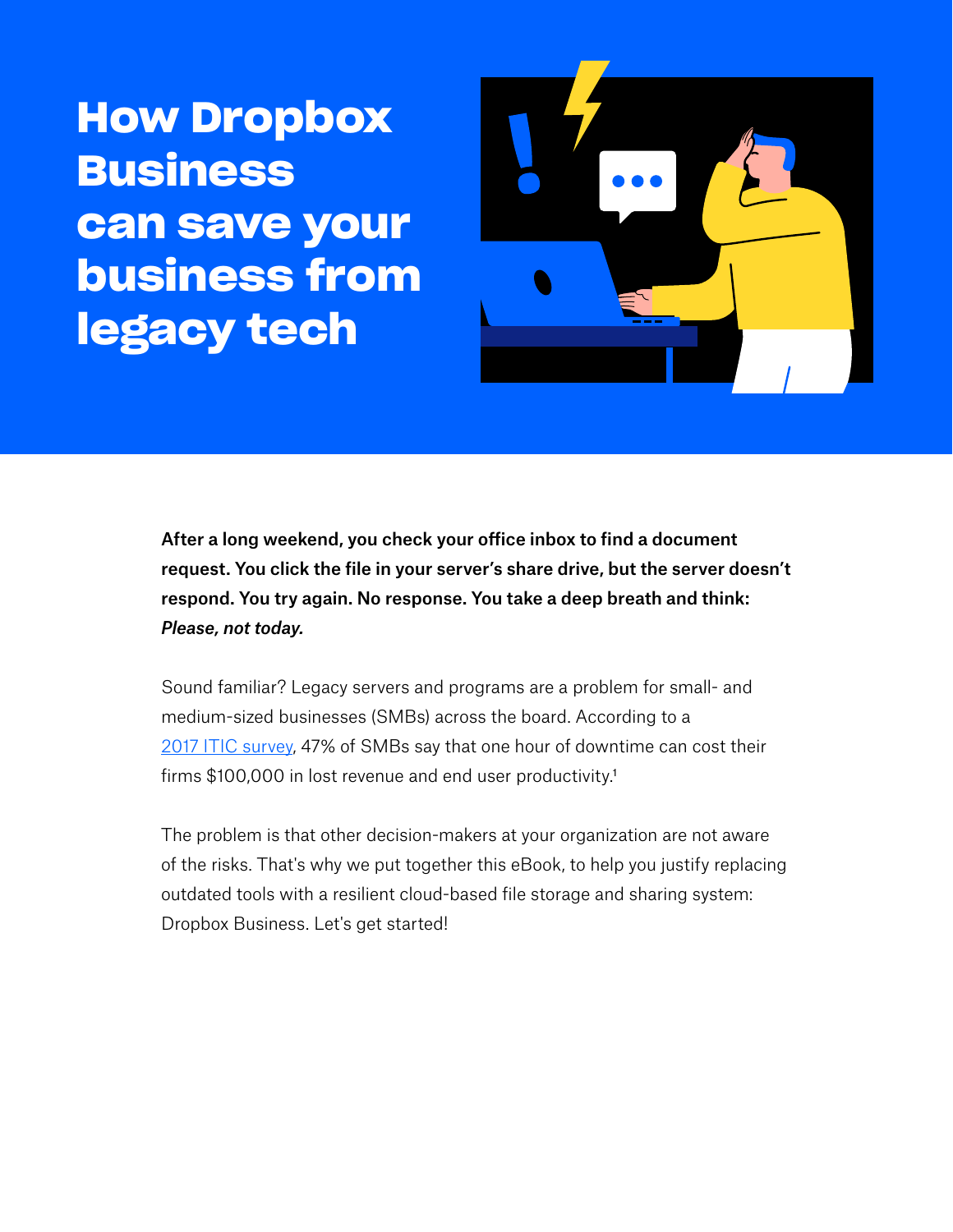## **There's nothing small about your business**



*"Dropbox Business came at the perfect time. When growing from one to six employees, it made sense to leverage the flexibility and ease of use of Dropbox. We can focus our energy on our core competencies and competitive advantage: great design work, client relations, and employees."* 

—Alix Daguin, Project Designer, Red Dot Studio

Small-to-medium-sized businesses have an edge when it comes to personality and flexibility, but it's not without constraints. IT decision-makers know that any big changes must be fought for, even when they're in the company's best interests.

Unlike sales and marketing teams, IT isn't *directly* responsible for bringing in money. But given the chance to provide the company with the tech it needs and deserves, IT saves money through reduced technical problems, more efficient employees, happier customers, and a massive drop in downtime.

## Legacy systems stand in the way of all this—and that's on top of all the other IT challenges facing SMBs:<sup>2</sup>

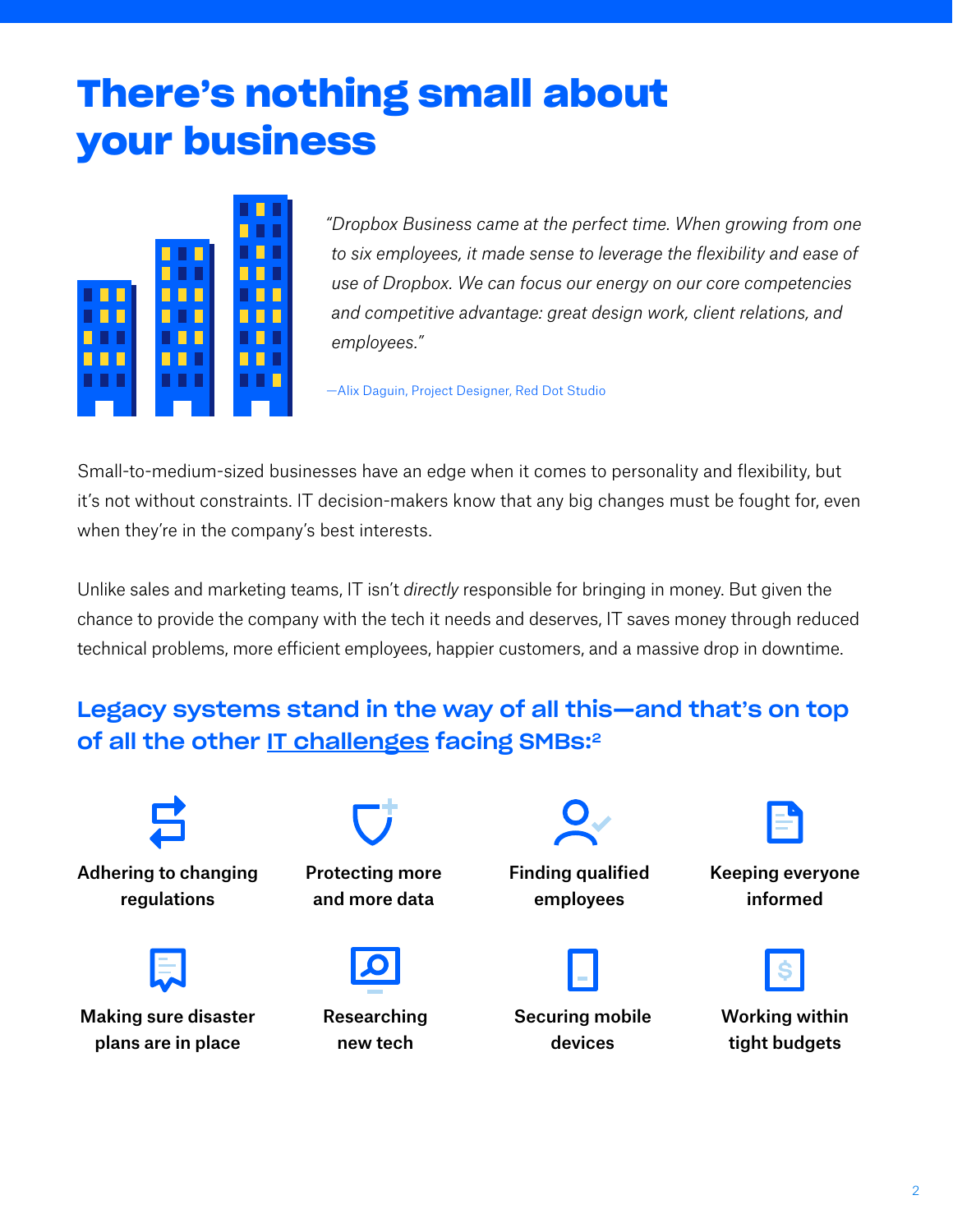## **What will your organization's big IT challenge(s) be in the next 5 to 10 years?**

## Addressing complex hardware issues

#### Dropbox Business has all the power of complex hardware without any of the headaches.

Even if you've wanted to upgrade your tech for years, the prospect can still be intimidating. It's a huge change. But Dropbox Business makes it worthwhile by offering flexible storage plans, enterprise-grade security features, and consolidated administration. You also get team activity tracking and centralized billing. It's everything your organization should have with one of the most userfriendly interfaces in the game.

## Backing up and protecting files

## Dropbox Business backs up and protects files with the most intuitive operation.

Dropbox Business backs up your files and protects them, complete with version history and deletion recovery for up to 120 days. Retrieving old versions or restoring deleted files is painless. With Dropbox Smart Sync, you can stop worrying about local hard disk constraints. Keep your files accessible through your desktop while they're saved in the cloud.

## Figuring out capacity and scaling

Ħ

 $\bm{\nabla}$ 

#### Dropbox Business scales to any capacity, no problem.

Dropbox Business offers Dropbox Paper, so you can create, share, and keep your teams in sync, thanks to the added benefit of admin control. Plus, with the team folder manager, you can enjoy sync management and visibility into the groups you create, whether your company has 50 or 500 employees.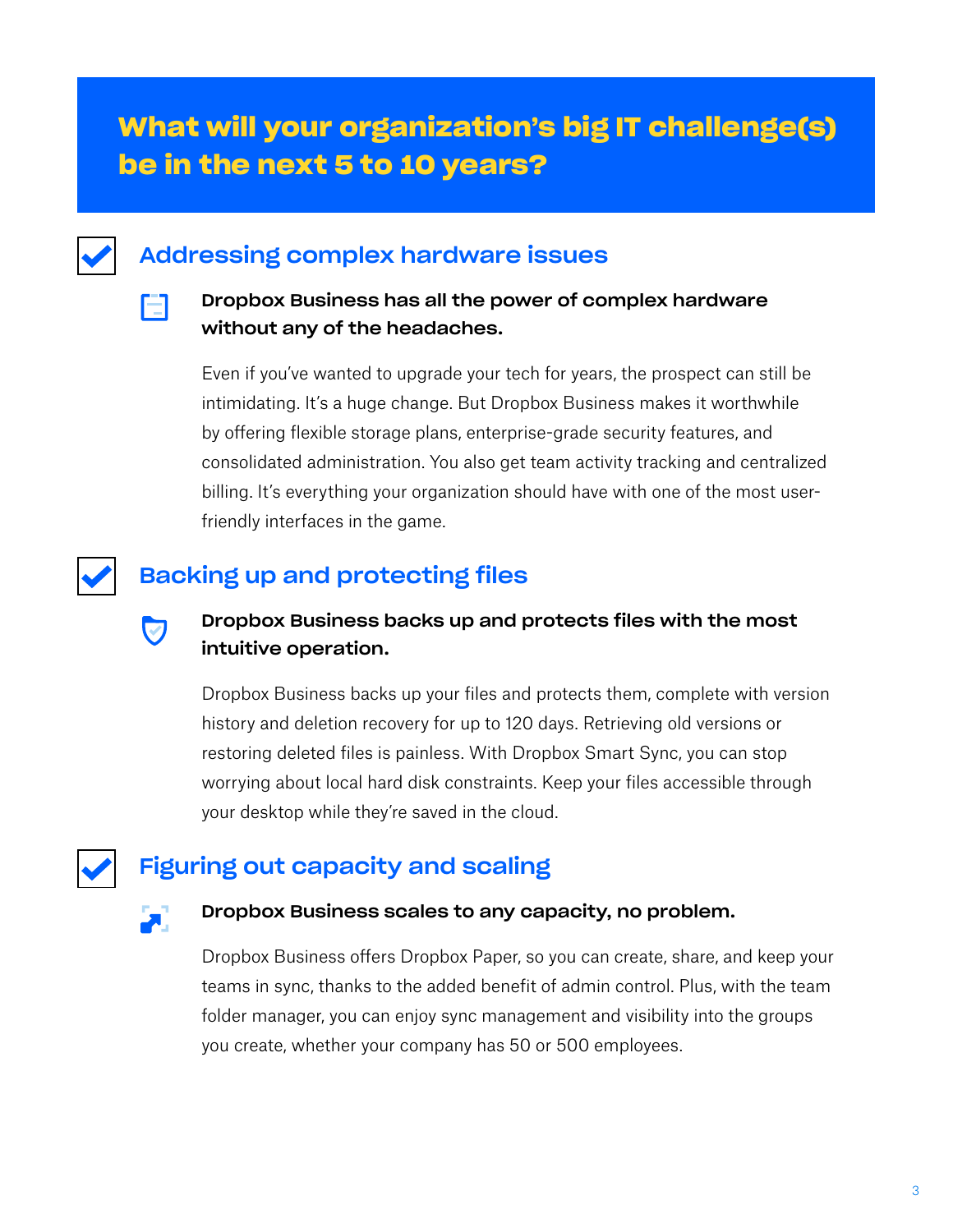# **The cloud is here to help you achieve your goals**



*"We're operating from a place of very high intensity, and Dropbox Business is the kind of technology that allows us to work at top speed and evolve in the face of changes."* 

—Anna Feagan, Marketing Manager, Athlon Media Group

## We've come a long way since the early days of file sharing.<sup>3</sup>



Once cloud-based systems arrived, there were less limitations on hard drive storage and sharing files became easier.

## A decade later, Dropbox now:4



Has 500 million registered users



Used in 190 countries

Supports over 20 languages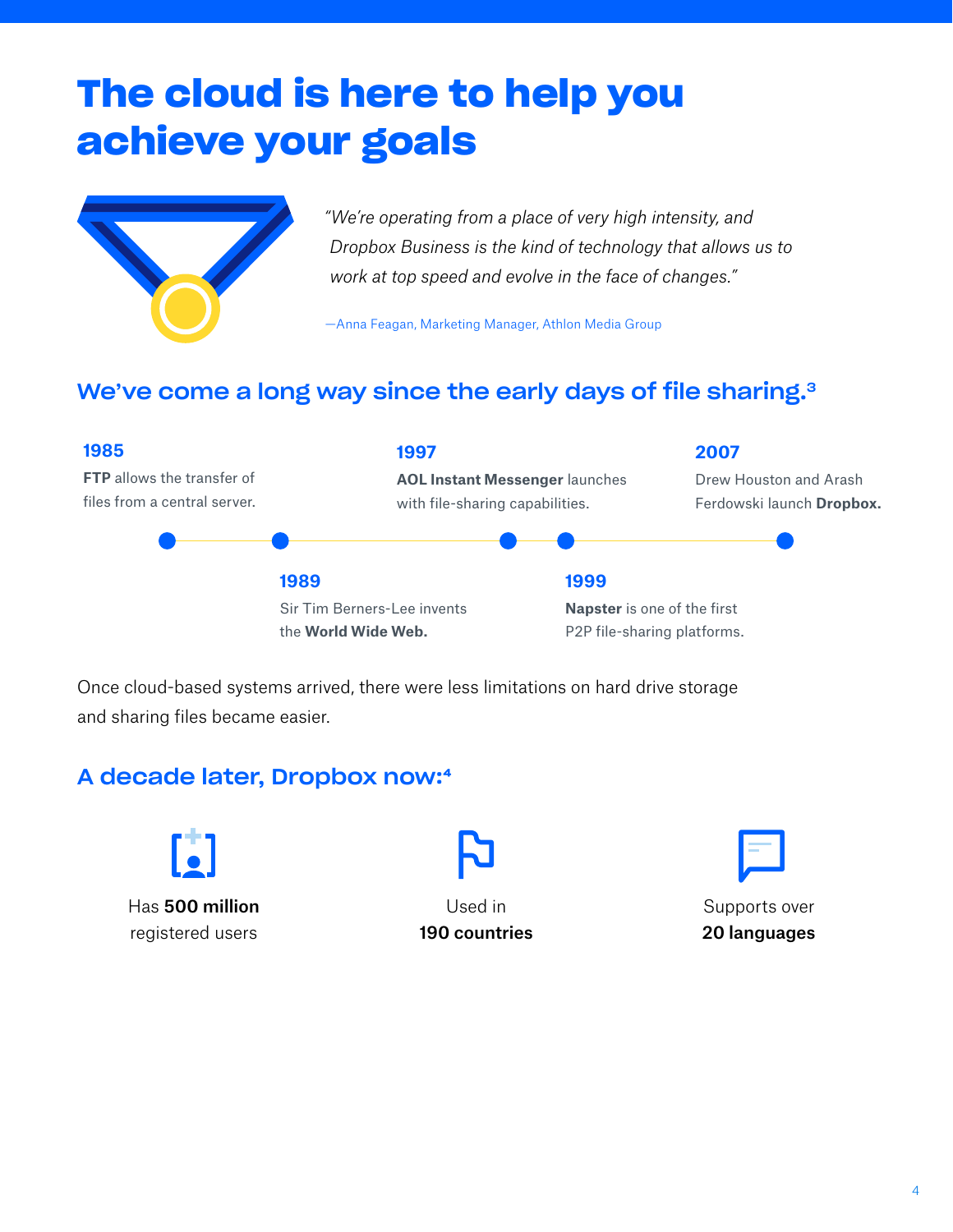In that time, Dropbox has evolved using cloud-based advancements while keeping up with new devices on the market. The power and potential of cloud storage and file sharing is big, especially for SMBs. However, many of them use the consumer version of Dropbox.

With Dropbox Business, cloud solutions ensure that you can store everything and share anything across teams and offices with ease. Dropbox Business isn't just for hefty file transfers; it's a robust and modern replacement for your basic file server. A one-stop solution keeps employees on the same page, making life easier for everyone at your organization.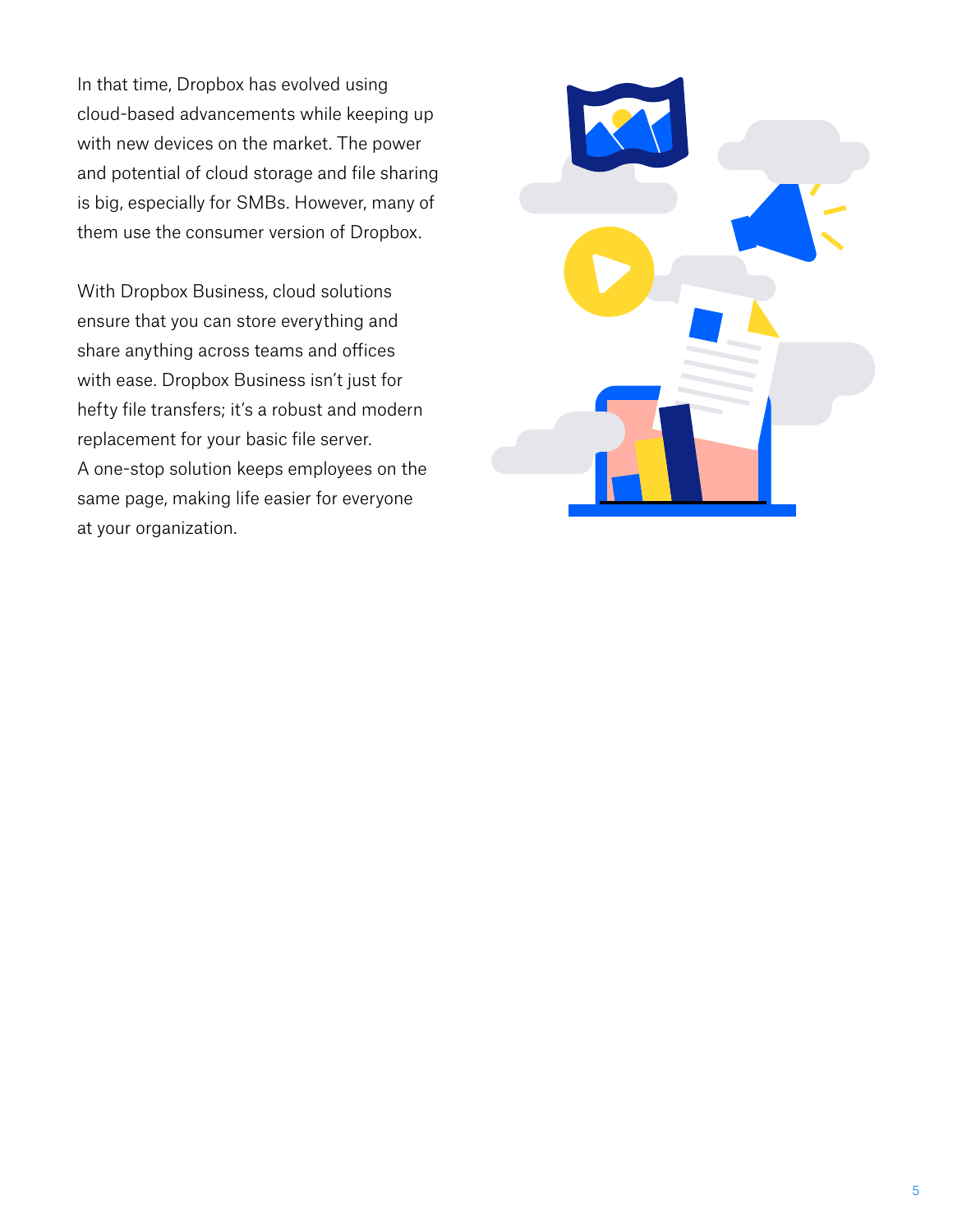## **Why hasn't your organization adopted a cloud-based file storage and sharing system?**

## Too complicated to configure, deploy, and maintain

#### Dropbox Business is easy to figure out and maintain, no matter your level of tech skill.

Such a simple, well-loved solution means there's little to no training required. Employees in any department—customer service, marketing, sales, you name it can figure out the basics. No IT expertise needed.

## Limited accessibility due to capacity/scale



A

#### Dropbox Business delivers total accessibility, regardless of capacity or scale.

It can be a challenge to keep an open network of communication when scaling up—or it used to be. Dropbox Business yields higher end-user adoption, which means better control over company data. With Dropbox, files sync automatically. This way, employees in different departments can work their magic on the same Microsoft Office document at the very same time. No one's kept in the dark, no matter how big your company gets.

## Low reliability

### Dropbox Business is one of the most reliable business tools in the game.

Dropbox is always here to help, so you get answers quickly via phone, email, or chat. On Dropbox's site, you'll find technical support, developer support, and a help center that provides articles and tips that could very well answer your question right away.

Plus, Dropbox Business complies with some of the most widely accepted security standards and regulations. In fact, Dropbox ensures this by having independent third-party auditors test controls and provide reports and opinions, which are shared with customers whenever possible.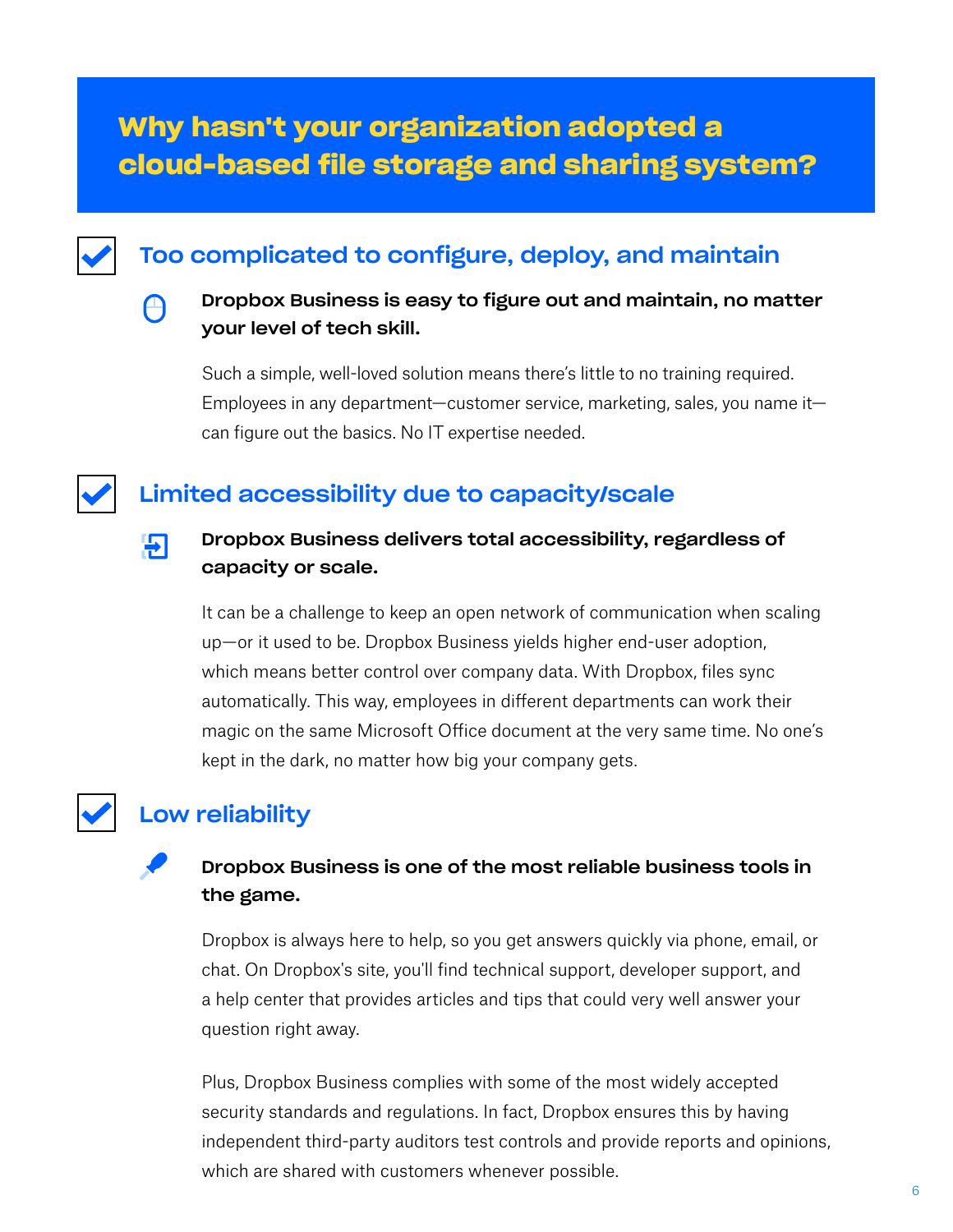# **Other systems aren't exactly solutions**



*"Dropbox Business gives us a secure, unified place to store all of our work and helps reverse the friction that can come with having hundreds of computers in one company."* 

—Bill O'Donnell, SVP of Mobile Products, Kayak

You can't afford to make downtime a part of the workweek. Small-to-medium-sized businesses need to have resilient business continuity plans, and executives need to make the decision to move away from servers altogether. With each passing year, the legacy problem simply worsens.

Although a cloud-based file storage and sharing system is the definitive way to go, other options come with issues that could prove disastrous when scaling up<sup>5</sup>, <u>such as</u>:



Dropbox offers a user-friendly, all-encompassing dashboard and no file size limits via our desktop applications. However, the looming issue that shuts down business growth the fastest is incompatibility. With an increasingly mobile workforce, SMBs need a seamless experience across platforms and devices. That's why **Dropbox** supports the following operating systems:<sup>5</sup>



Your solution shouldn't be what's easiest and cheapest—beware the ripoffs! Instead it should be what will make things easier while lowering costs. Make sure your cloud storage and file sharing system remedies the pain points of your legacy tech.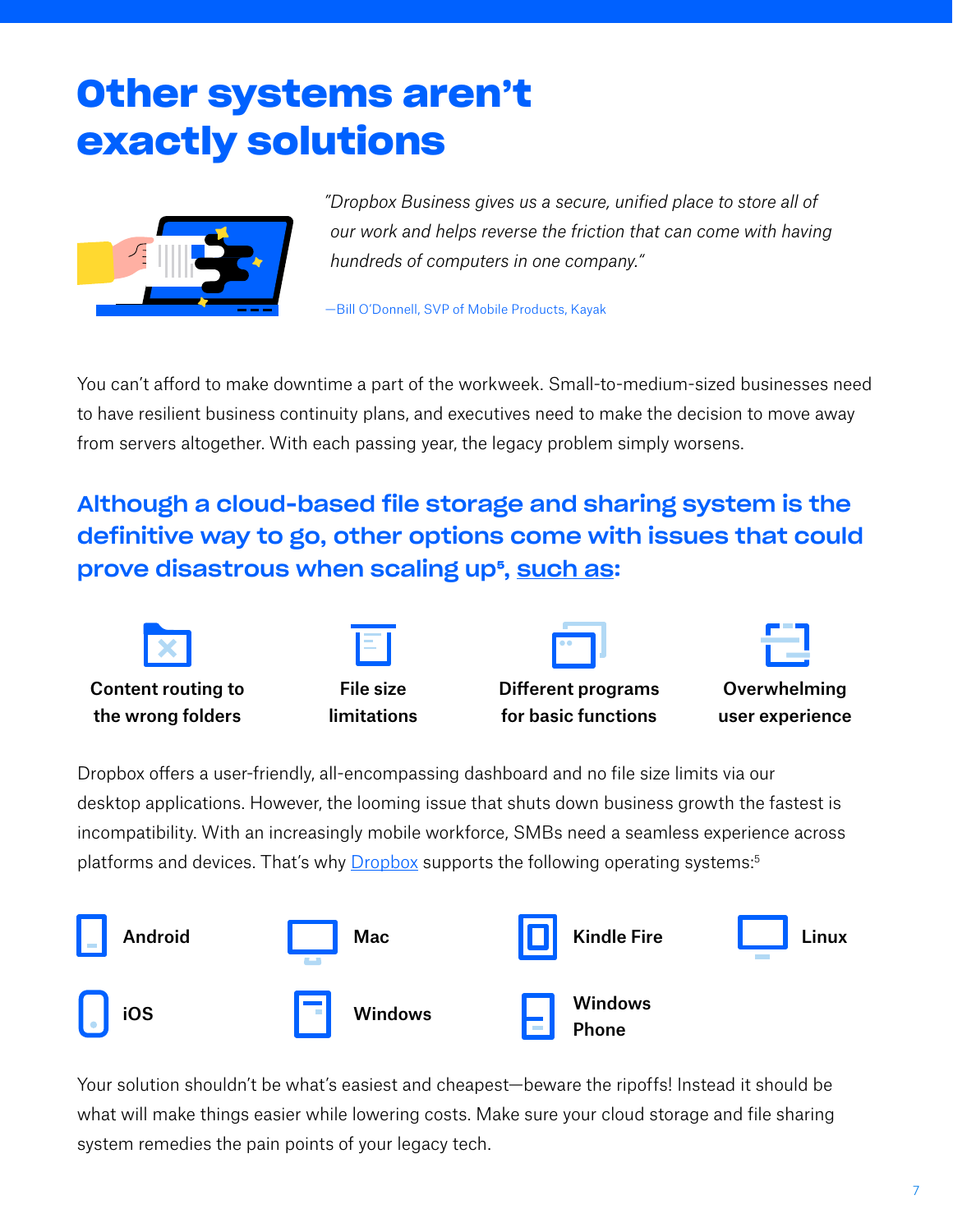## **When it comes to legacy servers and programs, what are your organization's pain points?**

## Modern solutions are too specific, with many tools tied together



ጟ፞፞

#### Dropbox Business means there's no need for hyper-specific solutions.

Instead of taking weeks to set up virtual private network connections, Dropbox Business reduces onboarding time to a handful of days. After that, you can easily monitor team activity, view connected devices, and audit sharing activity from a friendly admin dashboard. Even when responsibilities change, transferring files from one user to another is simple. And you won't have to get into the weeds.

## Complexity of the system and having to integrate tools

#### Dropbox Business is easy to streamline and customize with tools.

There's a big difference between combining tools for a system to work and integrating additional tools to strengthen a system for your particular business objective. With Dropbox Business, you have the chance to connect to any number of our thousands of integrated apps. You get the Dropbox you want, the way you need it.

## Simply maintaining legacy is a costly process



#### Dropbox Business is the cost-effective option for file storage and sharing.

Dropbox is the financially sensible cloud option, with a payback period of only two months. Not just that, over the course of five years, Dropbox Business saves an average \$368,200 per organization (35-2,000 employees) annually<sup>6</sup>, thanks to staff time savings and productivity gains.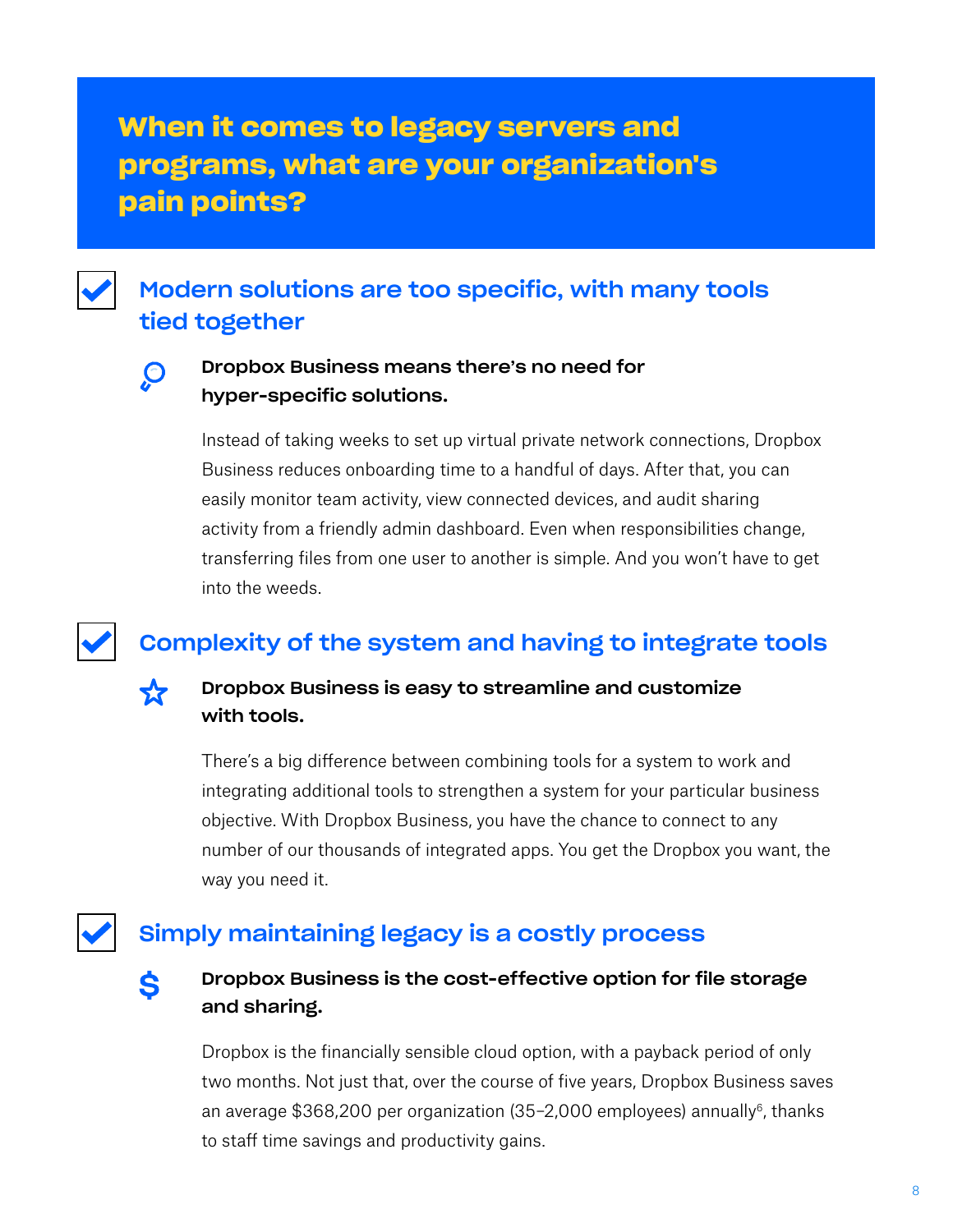## **What matters most to your business**



*"Dropbox Business allows our full-time staff to work and collaborate seamlessly with upwards of a hundred outside contributors."* 

—Peter Stern, Operations Manager, Valiant Entertainment

With the right cloud storage and file sharing system, your business can evolve by leaps and bounds. With Dropbox, sales teams see an average 6% productivity gain.<sup>6</sup> Imagine what that could mean for your bottom line. In fact, consider what a resilient cloud storage and file sharing system could mean for your company across the board.

Moving from a legacy system doesn't have to be a headache. Rather than upgrading your IT in one sweep, you can adjust in phases. For instance, you can still have a server while more of your active content moves to Dropbox. This gives everyone time to adapt while cautiously reducing time spent managing legacy.

Ultimately, a cloud-based solution would make your employees happier by simplifying communication and improve company culture.

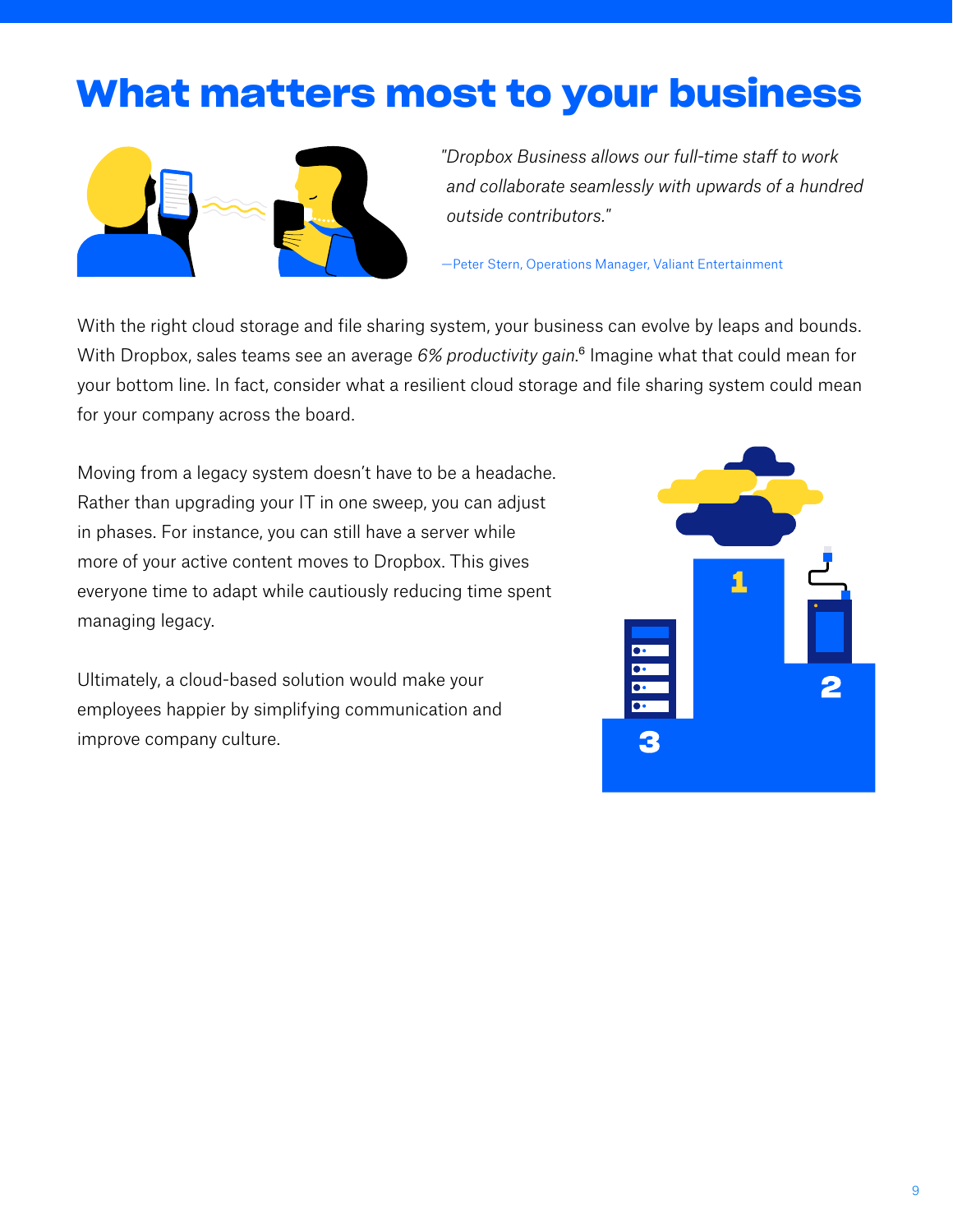## **What does your organization want from a cloud-based journey?**



## Work to be accessible—from anywhere, on any device, at any time



#### Dropbox Business is accessible—wherever you are, whenever you're working, on whatever device.

The workforce is only becoming more mobile. Luckily, Dropbox Business has designed its mobile apps for iOS, Android, or Windows phones, as well as iPad, Kindle Fire, and Windows tablets. So you're set and ready to work, whether it's at the office, at home, or on the go.

## Communication to be immediate and collaboration to be effortless



#### Dropbox Business makes communication and collaboration a breeze.

No matter who you're communicating or collaborating with, there's no reason it can't be instantaneous. With Dropbox Business, your interactions with customers, vendors, and freelancers can be more efficient while saving serious work hours.

#### Collaborating with customers through Dropbox saves an average 1,424 annual hours<sup>6</sup>

With Dropbox Business, you can share work products with customers in real time, from data sets to reports and presentations. You can even set up automated triggers to make collaboration with customers more effective.

#### Working with vendors through Dropbox saves an average  $1,019$  annual hours $e$

Real-time back and forth with vendors make a world of difference. Whether it's a contract, logo update, or price change, Dropbox Business ensures that you and your vendors are always on the same page.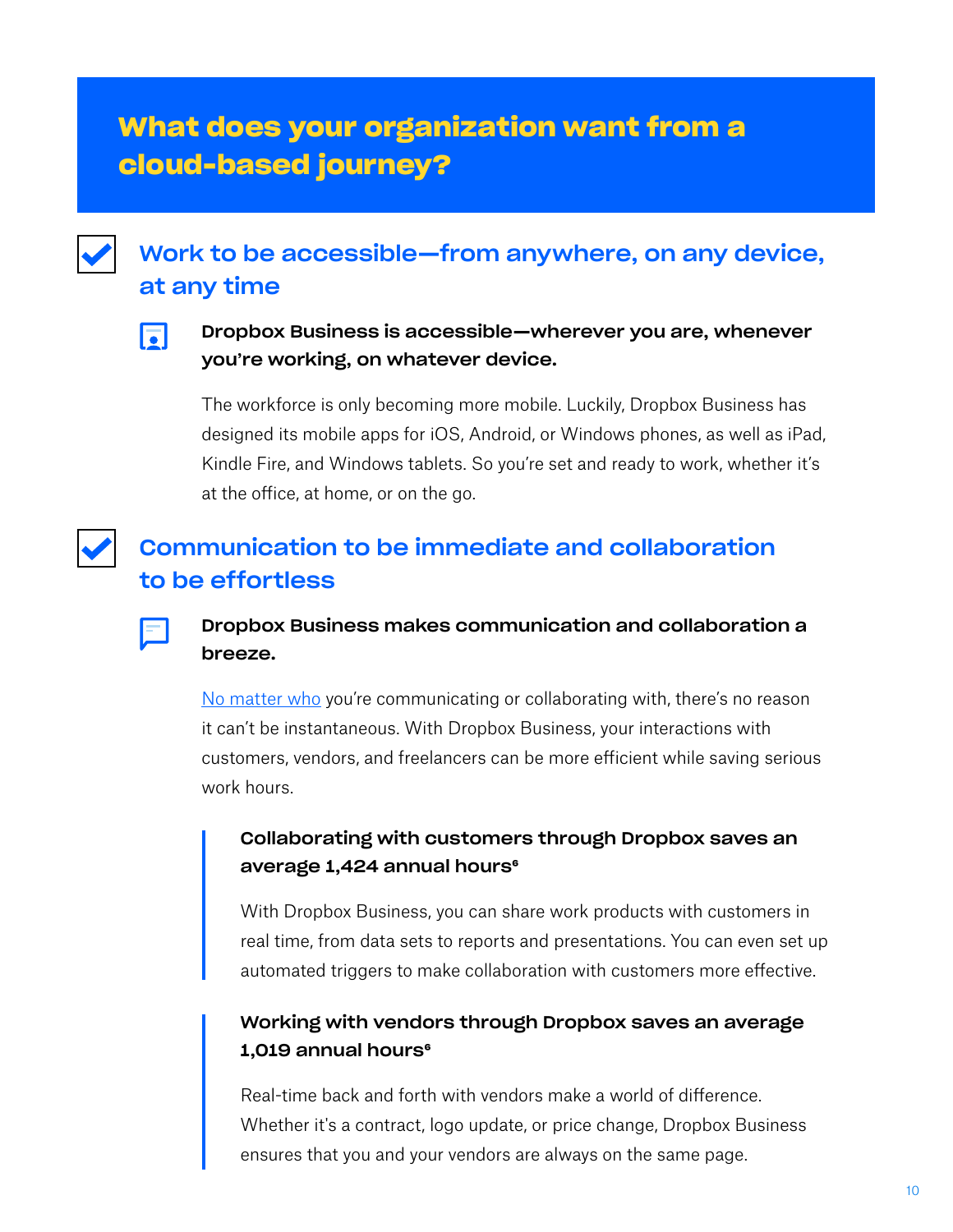#### Collaborating with freelancers through Dropbox saves an average 279 annual hours<sup>6</sup>

Dropbox makes it easy to pass marketing collateral, big or small, back and forth with freelancers. Trade in siloed processes for multiparty interactions.

## Ability to try new things, experimenting often



#### Dropbox Business allows your organization to experiment.

With less infrastructure costs, reduced project cycle times, and up to 65% reduced bandwidth consumption,<sup>8</sup> you'll free up *a lot* of resources with Dropbox Business. With the additional time and resources, employees can work on forward-thinking projects that matter. Innovative work and a creative spirit can make your good organization, great.



Share the last three pages of this eBook with your IT decision makers to make big changes happen sooner rather than later.



Join the 200,000 companies who use Dropbox Business to experience the best file storage and sharing solution for SMBs.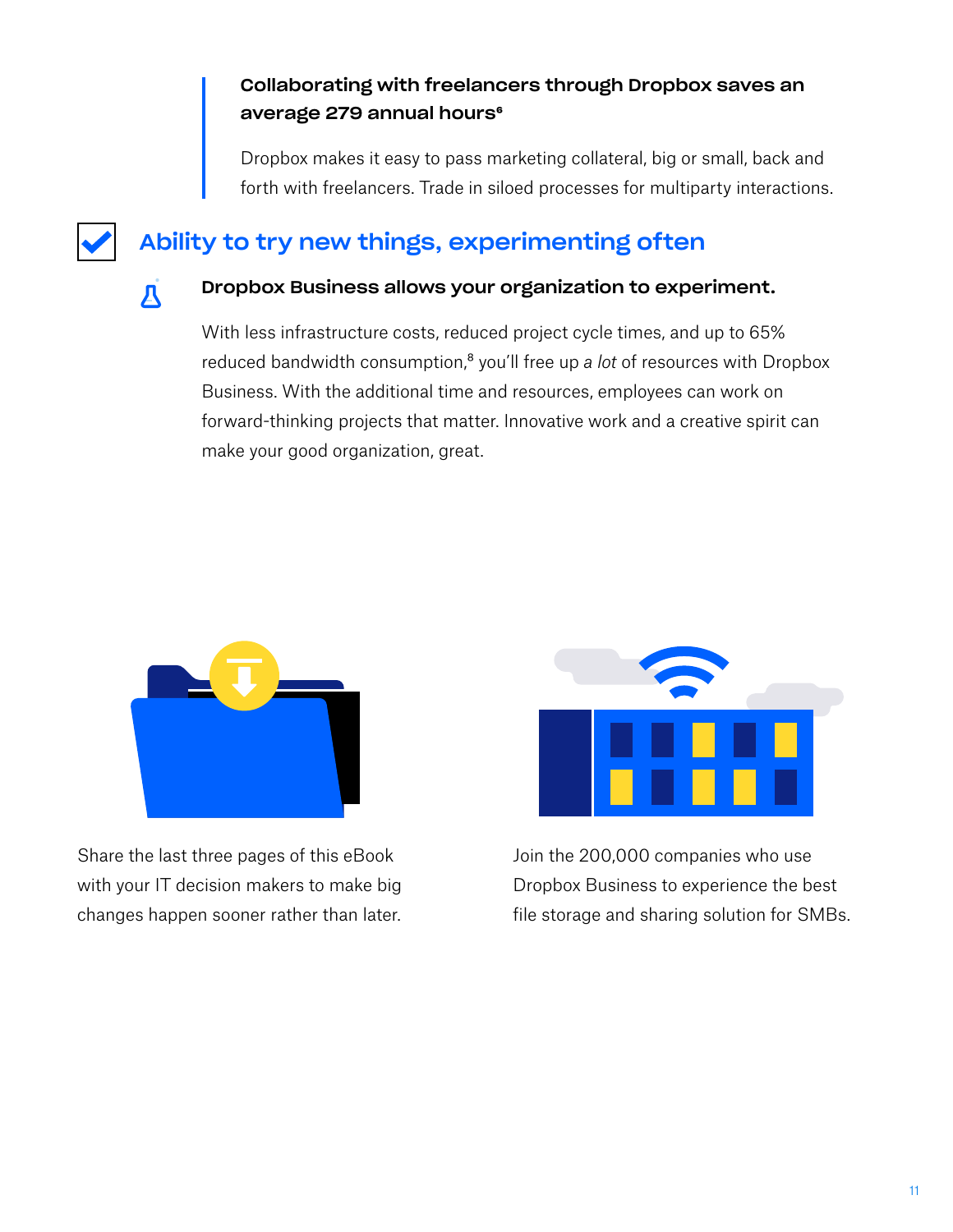## **Empower your business with Dropbox**

## Every decision-maker at an SMB wants to:



That may sound like it'll take a gargantuan overhaul, but that's not the case. Replace your legacy file storage and sharing system with Dropbox Business and start empowering your organization.

## The inevitable disaster of legacy systems

Legacy systems are not only setting you up for failure, they're pushing your organization toward it. An outmoded system comes with any number of pain points that can prove to be only the start of larger problems with critical, long-lasting repercussions. Here are just a few:<sup>7</sup>



## Dropbox is your solution

With a user-friendly cloud-based storage and sharing system like Dropbox, data is much more readily available, which means clearer communication across departments and locations. Employees also have an easier, less interrupted workday knowing their files are safe and secure. On top of that, there's no time-consuming company server maintenance.

Those are just a few of the ways Dropbox Business takes your organization to the next level by saving you time, money, and human resources.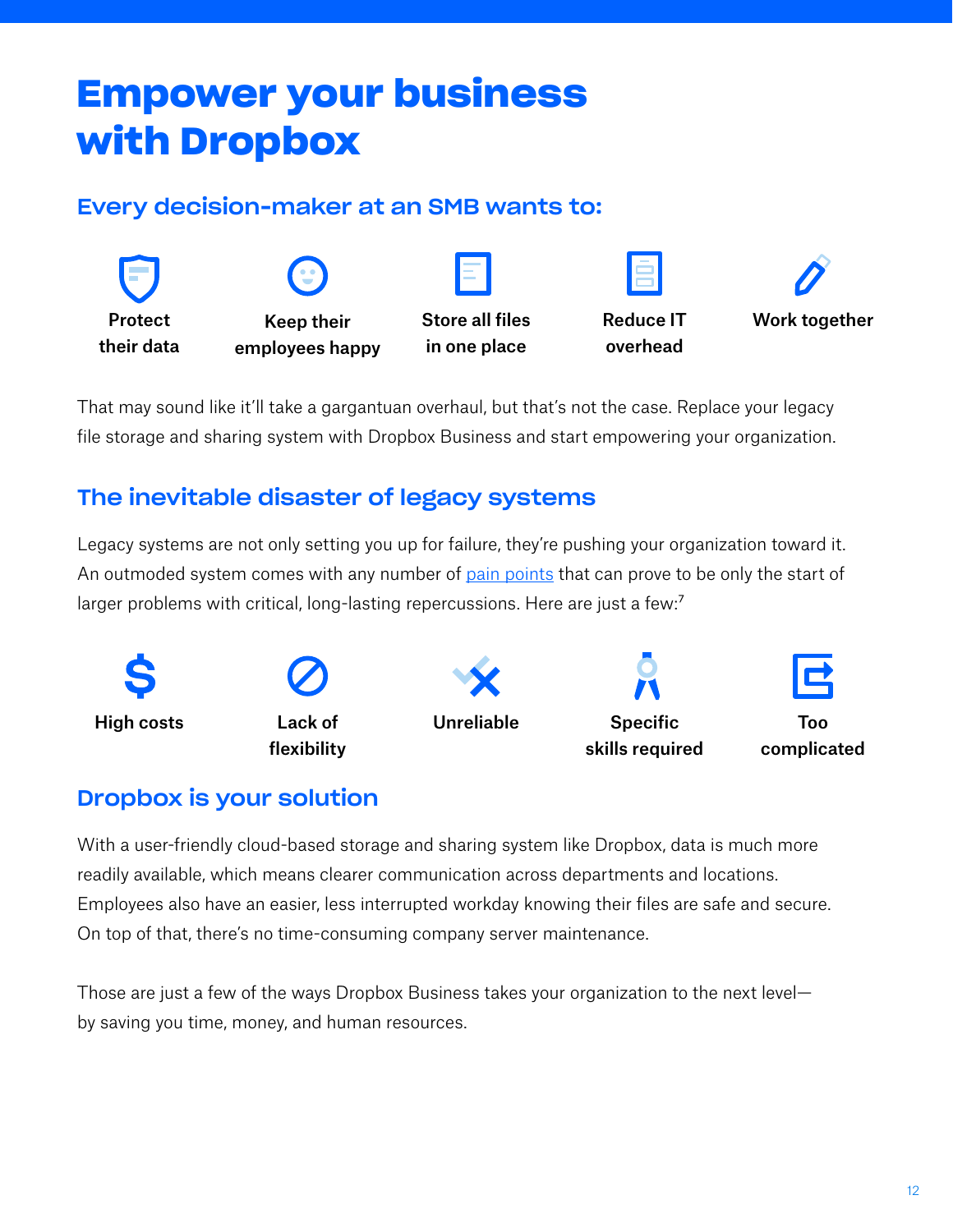## Here's how Dropbox can ensure that your organization achieves its goals

Dropbox Business is the easiest decision to make with the biggest impact. Let's get into what Dropbox Business can do for *you*.



#### Dropbox Business has all the power of complex hardware without any of the headaches.

Even if you've wanted to upgrade your tech for years, the prospect can still be intimidating. It's a huge change. But Dropbox Business makes it worthwhile by offering flexible storage plans, enterprise-grade security features, and consolidated administration. You also get team activity tracking and centralized billing. It's everything your organization should have with one of the most user-friendly interfaces in the game.

#### Dropbox Business backs up and protects files with the most intuitive operation.

Dropbox Business backs up your files and protects them, complete with version history and deletion recovery for up to 120 days. Retrieving old versions or restoring deleted files is painless. With Dropbox Smart Sync, you can stop worrying about local hard disk constraints. Keep your files accessible through your desktop while they're saved in the cloud.



 $\bullet$ 

#### Dropbox Business scales to any capacity, no problem.

Dropbox Business offers Dropbox Paper, so you can can create, share, and keep your teams in sync, thanks to the added benefit of admin control. Plus, with the team folder manager, you can enjoy sync management and visibility into the groups you create, whether your company has 50 or 500 employees.

#### Dropbox Business is easy to figure out and maintain, no matter your level A of tech skill.

Such a simple, well-loved solution means there's little to no training required. Employees in any department—customer service, marketing, sales, you name it—can figure out the basics. No IT expertise needed.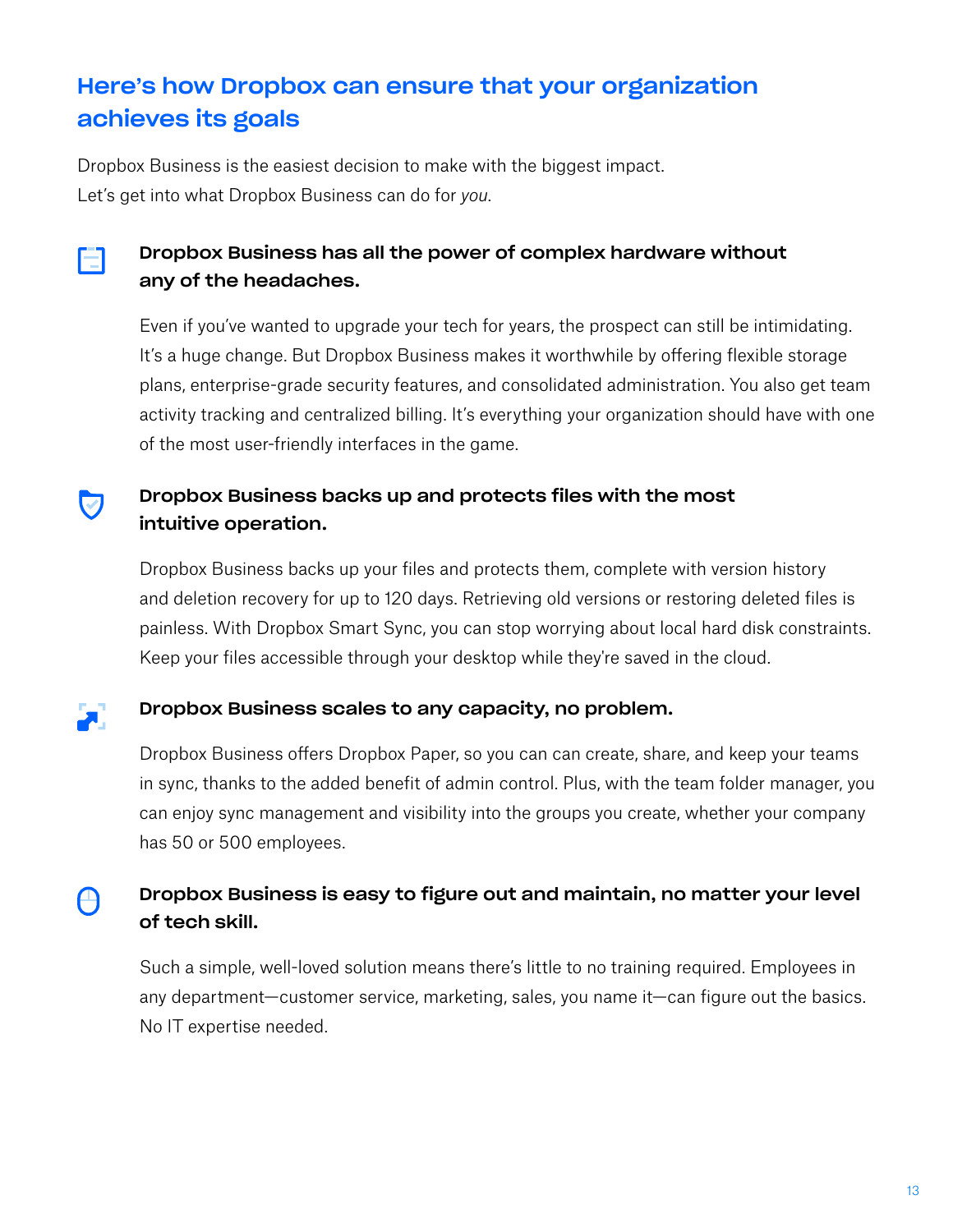#### Dropbox Business delivers total accessibility, regardless of capacity 뭐 or scale.

It can be a challenge to keep an open network of communication when scaling up—or it used to be. Dropbox Business yields higher end-user adoption, which means better control over company data. With Dropbox, files sync automatically. This way, employees in different departments can work their magic on the same Microsoft Office document at the very same time. No one's kept in the dark, no matter how big your company gets.

#### Dropbox Business is one of the most reliable business tools in the game.

Dropbox is always here to help, so you get answers quickly via phone, email, or chat. On Dropbox's site, you'll find technical support, developer support, and a help center that provides articles and tips that could very well answer your question right away.

Plus, Dropbox Business complies with some of the most widely accepted security standards and regulations. In fact, Dropbox ensures this by having independent third-party auditors test controls and provide reports and opinions, which are shared with customers whenever possible.

#### Dropbox Business means there's no need for hyper-specific solutions.

Instead of taking weeks to set up virtual private network connections, Dropbox Business reduces onboarding time to a handful of days. After that, you can easily monitor team activity, view connected devices, and audit sharing activity from a friendly admin dashboard. Even when responsibilities change, transferring files from one user to another is simple. And you won't have to get into the weeds.

#### Dropbox Business is easy to streamline and customize with tools.

 $\Theta$ 

72

There's a big difference between combining tools for a system to work and integrating additional tools to strengthen a system for your particular business objective. With Dropbox Business, you have the chance to connect to any number of our thousands of integrated apps. You get the Dropbox you want, the way you need it.

#### Dropbox Business is the cost-effective option for file storage and sharing. Ś

Dropbox is the financially sensible cloud option, with a payback period of only two months. Not just that, over the course of five years, Dropbox Business saves an average \$368,200 per organization (35–2,000 employees) annually<sup>6</sup>, thanks to staff time savings and productivity gains.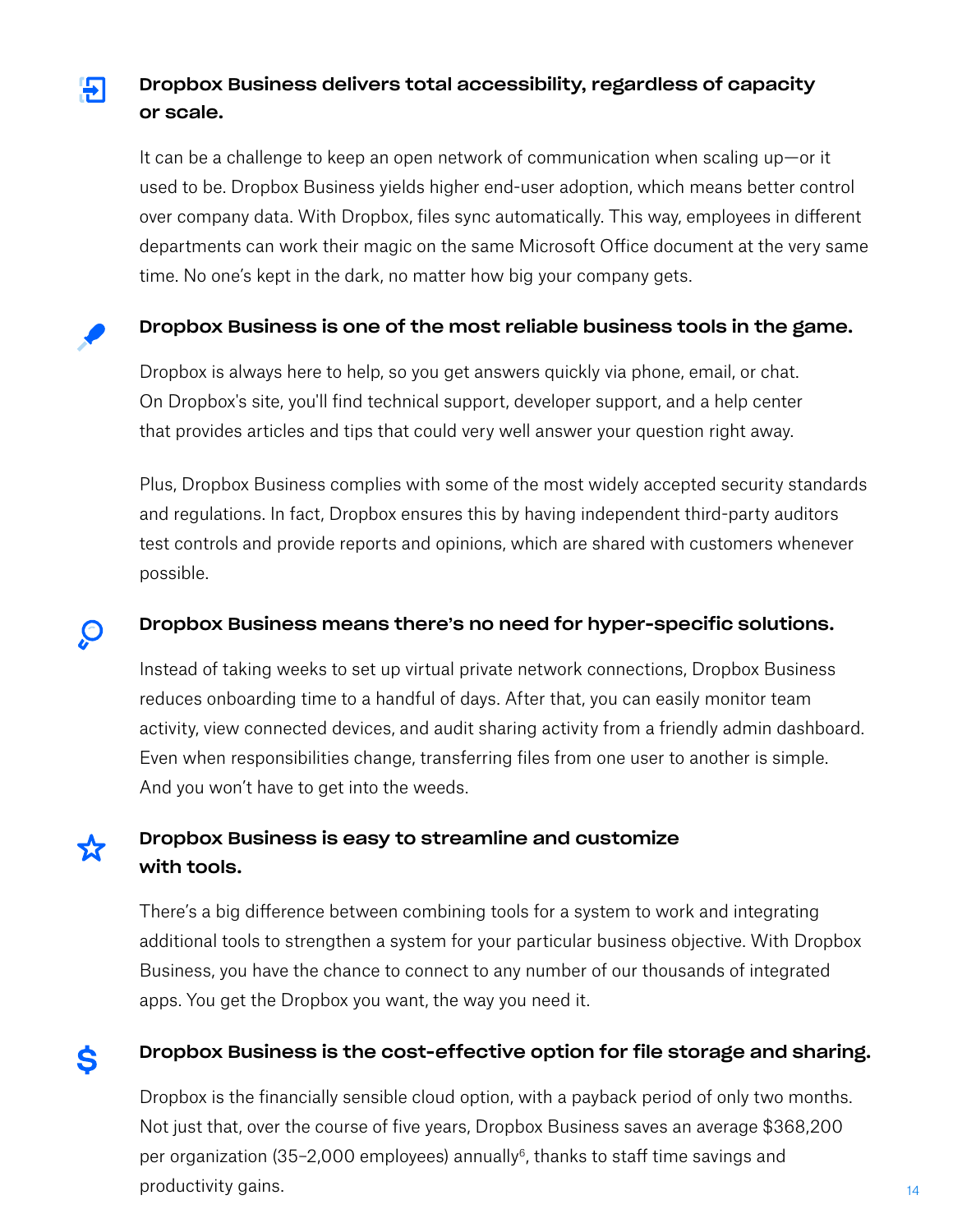Dropbox Business is accessible—wherever you are, whenever you're working, on whatever device.

 $\overline{\bullet}$ 

Д

The workforce is only becoming more mobile. Luckily, Dropbox Business has designed its mobile apps for iOS, Android, or Windows phones, as well as iPad, Kindle Fire, and Windows tablets. So you're set and ready to work, whether it's at the office, at home, or on the go.

#### Dropbox Business makes communication and collaboration a breeze.

No matter who you're communicating or collaborating with, there's no reason it can't be instantaneous. With Dropbox Business, your interactions with customers, vendors, and freelancers can be more efficient while saving serious work hours.

#### Collaborating with customers through Dropbox saves an average 1,424 annual hours<sup>6</sup>

With Dropbox Business, you can share work products with customers in real time, from data sets to reports and presentations. You can even set up automated triggers to make collaboration with customers more effective.

#### Working with vendors through Dropbox saves an average 1,019 annual hours<sup>e</sup>

Real-time back and forth with vendors make a world of difference. Whether it's a contract, logo update, or price change, Dropbox Business ensures that you and your vendors are always on the same page.

#### Collaborating with freelancers through Dropbox saves an average 279 annual hours<sup>6</sup>

Dropbox makes it easy to pass marketing collateral, big or small, back and forth with freelancers. Trade in siloed processes for multiparty interactions.

#### Dropbox Business allows your organization to experiment.

With less infrastructure costs, reduced project cycle times, and up to 65% reduced bandwidth consumption,<sup>8</sup> you'll free up *a lot* of resources with Dropbox Business. You can rededicate those finances and employees to experimentation. With the additional time and resources, employees can work on forward-thinking projects that matter. Innovative work and a creative spirit can make your good organization, great.